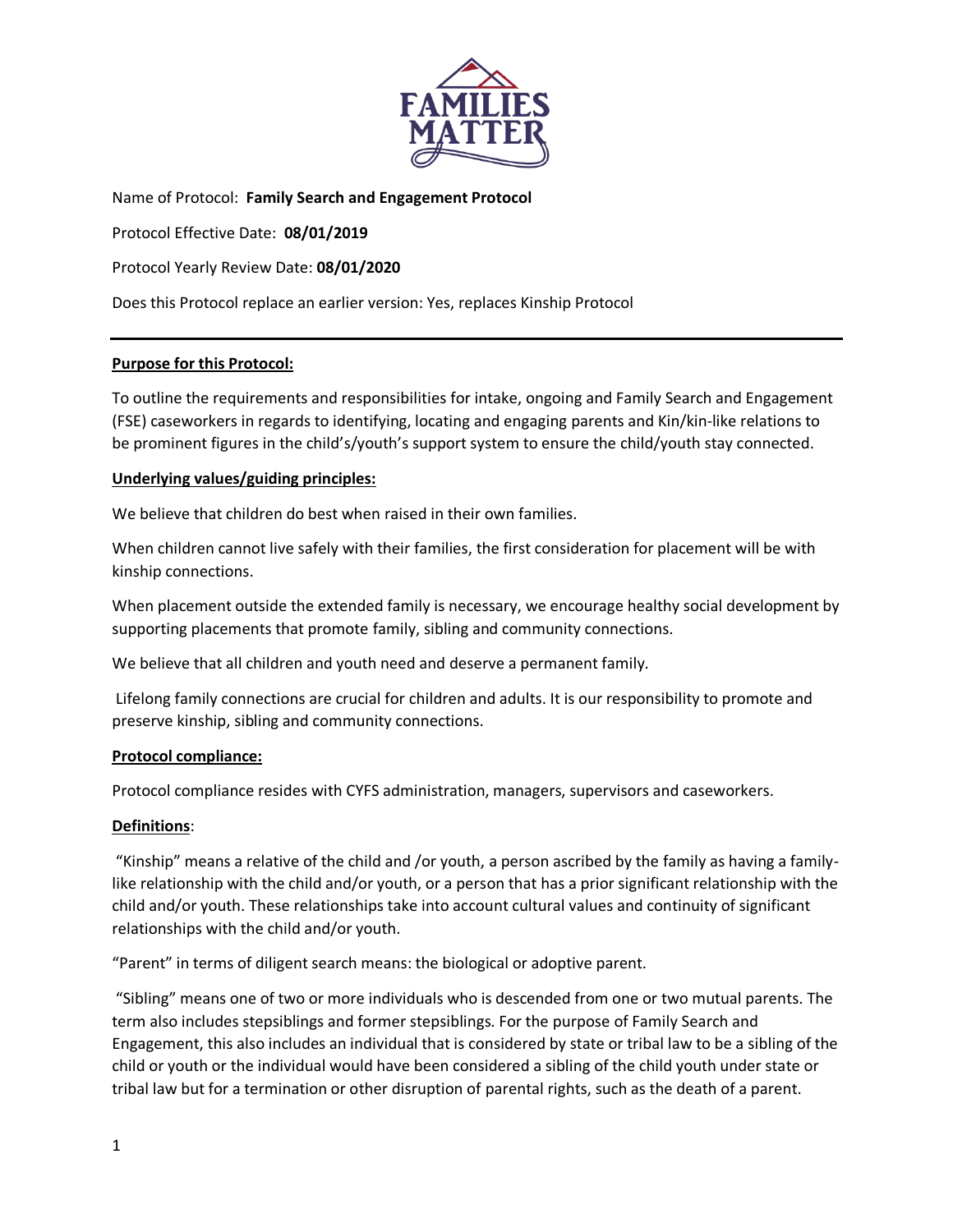## **Procedures:**

## **Identify/Locate:**

- **1.** The placing caseworker will turn in a diligent search referral with child's birth certificate attached, for all absent parents to FSE within 2 business days from child's removal from their home.
	- **a.** When caseworker receives additional information regarding absent parent, a new diligent search will be requested. (Do not wait until the 6 month diligent search renewal is submitted).
- **2.** The FSE worker will begin the search for noncustodial parents within 3 business days of the child's removal from their home.
- **3.** All possible leads for absent parents, as provided through diligent search results, shall be followed up by the FSE caseworker and documented.
- **4.** All possible leads for absent fathers, as provided through diligent search results, shall be followed up by the FSE caseworker in conjunction with center on fathering caseworker.
- **5.** FSE caseworker will conduct diligent searches to identify and/or locate absent parents by using the following methods:
	- **a.** Google search
	- **b.** CBMS
	- **c.** Co-courts (Search entire state, not just El Paso County)
	- **d.** Accurint
	- **e.** Conduct Interviews (through cold calls) with other family members to secure names, addresses, phone numbers of the absent parent
	- **f.** Child's birth certificate
	- **g.** Assessor's page
	- **h.** Face book
	- **i.** Colorado Springs Utilities Search
	- **j.** CJC inmate search
	- **k.** Federal Bureau of Prisons
	- **l.** Trails
	- **m.** National Sex offender search
	- **n.** DOC offender search
- 6. The diligent search for an absent parent will be completed within 7 business days from receipt of the diligent search referral.
- 7. Once completed, the FSE worker will sign a diligent search affidavit, have it notarized and send it to the Office of the County Attorney.

## **Notify:**

- 1. Once an absent parent is located, the FSE worker will notify the parent that their child has been removed from home and they will be notified of the options to participate in the care, treatment or placement of the child. The FSE worker will provide the parent with the Caseworker and D & N Facilitator contact information. The FSE worker will inquire as to the parent's Native American heritage.
- 2. The FSE worker will identify and notify all grandparents and other adult relatives within 30 days of the child's removal from home of the following information (Notification form letter):
	- a. The child has been removed from home
	- b. Options to participate in the care or placement of the child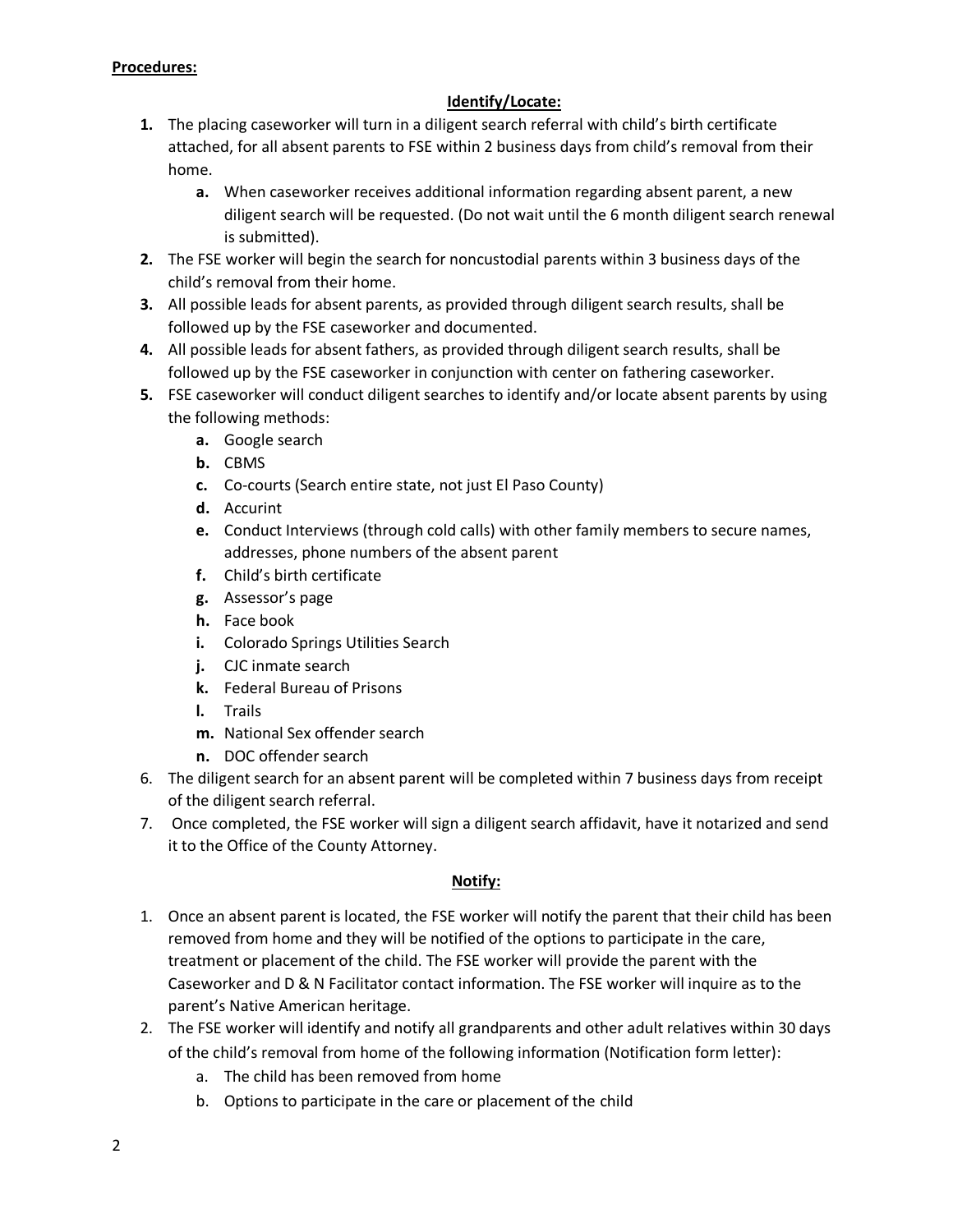- c. Options that may be lost by failing to respond to the notice
- 3. All relative responses from letters will be addressed by the FSE worker.
	- a. The FSE worker will email all relative responses to the caseworker and supervisor.
	- b. The FSE worker will document all relative responses in Trails under: FSE tab in contact log.
	- c. The FSE caseworker will respond to the relative to discuss their role in maintaining connections with the child. All kin contacts will be documented in Trails under: FSE tab.
		- i. The FSE worker will ensure that the relative has the caseworker's name and phone number to maintain further contact between the relative and the assigned caseworker.
		- ii. The FSE worker will ask the relative about the child's family's Native American heritage.
- 4. FSE worker and Caseworker will consult with parents and family members to identify all other adult kin who could be willing to be a prominent figure in the child's/youth's support system to ensure the child/youth stays connected.
	- a. All contacts with kin/kin-like members will be documented in Trails under: FSE tab.
	- b. Supervisors will have ongoing discussions with caseworkers during regular supervision times where kinship connections will be discussed.

# **FSE Caseworker Assignment**

- 1. Kinship unit receives PPP paperwork from OCA's legal assistant or from verbal emails through the kinship "warm line" (e-mail inbox).
- 2. FSE caseworker is assigned to monitor the warm line daily for pertinent paperwork & is "on-call" for emergency placement.
- 3. All kinship workers monitor family engagement meeting (FEM) schedule & attend when necessary (e.g. emergency removal). Kinship worker will verify with caseworker to ensure they need FSE representation.
- 4. FSE caseworker folder will contain:
	- a. Accurint search
	- b. Stipulation
	- c. PPP paperwork
	- d. Relative Resource Affidavit (RRA)
	- e. Trails results (looking for earlier case collaterals
	- f. ICWA documentation if needed (not applied to all cases)
	- g. Report of Relative Resources (created in Family Connections database)